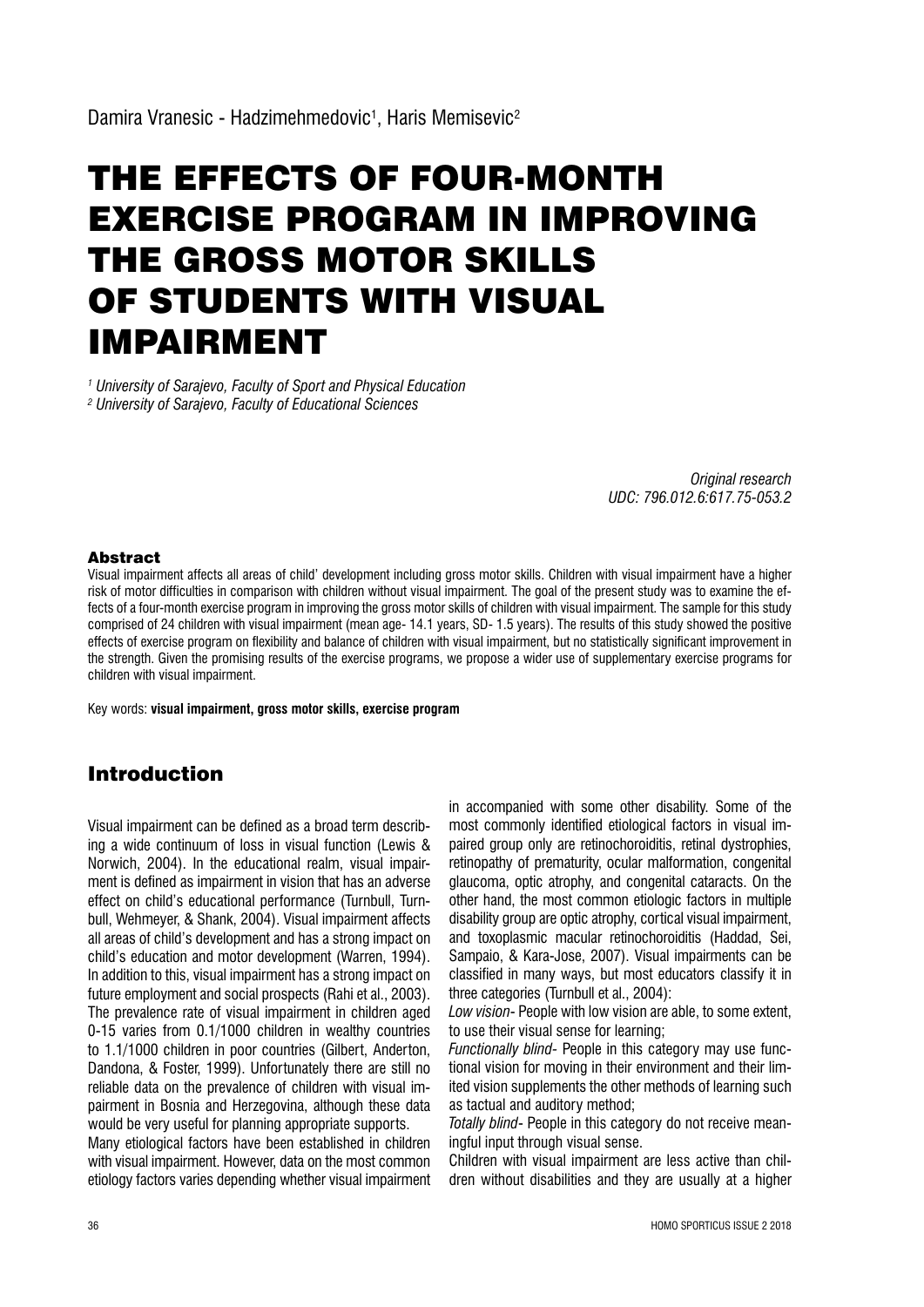risk to have motor difficulties in comparison with children without visual impairment (Haegele & Porretta, 2015). The performance of children with visual impairment on motor tasks is related to the degree of visual impairment and on environmental conditions (Houwen, Visscher, Hartman, & Lemmink, 2007). In addition to this, children with visual impairment have fewer opportunities to participate and interact with their environment which in turn can lead to limited movement experiences. Given the importance of physical activity for the overall physical, social, and mental well-being of children, it is of crucial importance to increase the level of participation in physical activities and sport of people with visual impairment. One potential reason for the lack of participation might be the sense of lack of abilities in motor skills for engagement in sports. Motor abilities including muscular endurance, flexibility, and balance are significantly lower in people with visual impairment are lower than in nonimpaired individuals (Skaggs & Hopper, 1996). The improvement in these motor abilities might consequentially lead to higher participation of children with visual impairment in sport activities.

Thus, the goal of the present study was to examine the effects of four-month exercise program on the improvement of flexibility, strength and balance in children with visual impairment.

# Method

### **Participants**

The sample for this study consisted of 24 children with visual impairment aged  $12-17$  (mean age-  $14.1$ , SD-  $1.5$ years). There were 6 girls (25%) and 18 boys (75%). According to the level of visual impairment there were 20 children with low vision and 4 blind children. The participants were recruited from the School for Visually Impaired Stu dents in Saraievo. BiH.

#### Procedure

Children were initially tested on 3 motor tests, one tapping flexibility, one tapping motor strength, and one tapping balance. After the exercise program was implemented, children were tested again on the same measures.

#### Description of exercise program protocol

The protocol consists of two parts. The first part consist ed of exercises in the ovm and lasted approximately two months. Children were involved in exercise program two times per week for 45 minutes. These exercises were not part of the physical education program that is incorporated in children's regular curriculum. The exercises involved various age-appropriate games aimed at improving motor abilities of children (Vranesic-Hadzimehmedovic, Bajramovic, Likic, Tabakovic, & Imamovic, 2018). The second part of the protocol involved exercises in the swimming pool consisting of two times per week meetings, each lasting approximately 45 minutes. The benefits of swimming

Sonneville, Swaab-Barneveld, & Buitelaar, 2005). It represent the ability of muscles to move a part of the body through its range of motion (Segal, Hein, & Basford, 2004). For the assessment of flexibility we measured the range of

**Instruments** 

*Test of flexibility* 

#### Motor strength

exercises in the swimming pool.

rental consents were included in the study.

The pre-training and post-training tests included:

an overhead movement of both hands with a stick.

Motor strength depends on the ability to recruit motor units. So, in order to increase the strength of muscle contractions, more motor units must be activated (Waugh & Grant, 2014). For the assessment of strength we used a number of push-ups child can independently perform.

exercises on motor abilities have been widely documented (Vranesic-Hadzimehmedovic, Mahmutovic, Bairamovic, & Jeleskovic, 2012). Duration of the second part of the protocol was also two months. Vranesic-Hadzimehmedovic et al. (2018) provided a more detailed description of the

The study protocol was approved by the Faculty for Sport and Physical Education and only children with written pa

Motor flexibility can be defined as a continuous adjustment of movement to complete an action (Slaats-Willemse, de

#### Balance

Balance can be defined as an ability to control body's position in space for the purposes of stability and orientation (Dewey & Tupper, 2004). For the assessment of balance we used the one-leg standing test measuring the ability to stand on one leg unsupported. This test is a good predictor of functional status and physical health (Vellas et al., 1997).

#### Statistical analysis

We calculated Pearson correlation coefficients for all measures in order to see the strength of the relationship between variables. The effects of training was evaluated by using a paired t test (pre-test vs. post-test measurement). An alpha level of .05 was used as a cut off level for determining statistical significance.

## Results

We first present the correlation coefficients between flexibility, motor strength and balance for both initial and final measurement. These results are shown in tables 1.

|  |  |  | Table 1. Correlation between flexibility, motor strength and balance |
|--|--|--|----------------------------------------------------------------------|
|  |  |  |                                                                      |

|                | Flexibility | Strength | <b>Balance</b> |
|----------------|-------------|----------|----------------|
| Flexibility    |             | 0.34     | 0.31           |
| Strength       | 0.32        |          | 0.32           |
| <b>Balance</b> | 0.35        | 0.37     |                |

Note. Correlations above the diagonal are for the initial assessment and correlations below the diagonal are for the final assessment. All correlations were statistically nonsignificant ( $p > 05$ ).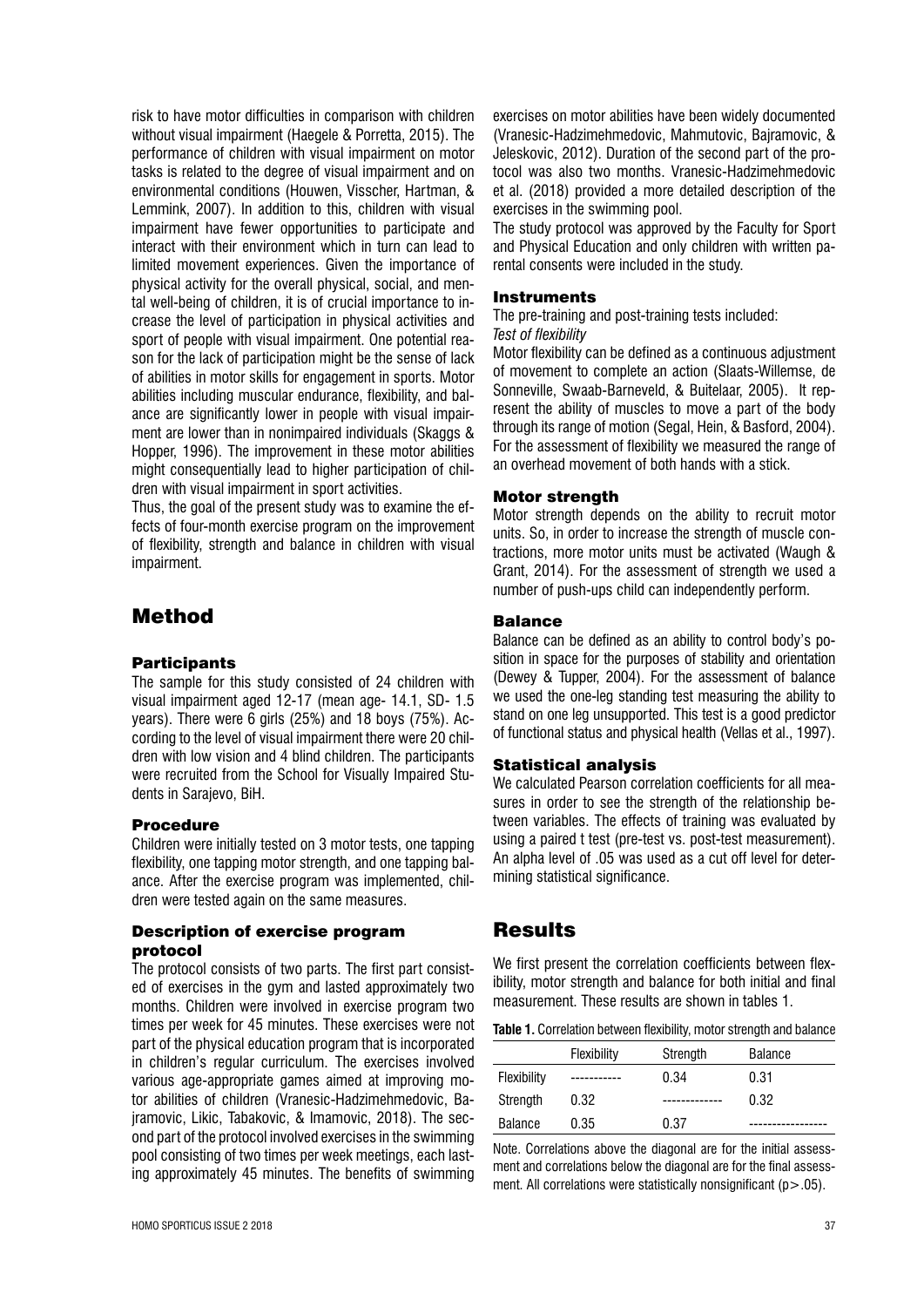Although the correlations between motor abilities were in the moderate range, due to small sample size, they were nonsignificant. Lack of large and significant correlation is also an evidence that these three motor tests are tapping different motor abilities in children with visual impairment. We next present initial and final assessment of flexibility in children with visual impairment. The mean initial score on flexibility test was 104 (SD-19) and the mean final score was 115 (SD-13). According to the paired t-test results the difference in mean scores between initial scores and final scores was statistically significant  $t(23) = 5$ ,  $p < .001$ . As a measure of an effect size we calculated Cohen's d (Cohen's  $d = 0.67$ ), which represents medium to large effect size. These results are shown in Figure 1.

Figure 1. The mean results on initial and final assessment of flexibility in children with visual impairment



We next present the results of initial and final assessment on strength test in children with visual impairment. The mean initial score was 2.9 (SD- 1.5) and the mean final score was 3.1 (SD-1.0). According to the paired t-test results, the difference in mean scores between initial scores and final scores on strength test was not statistically significant  $t(23) = 1.3$ , p < .2. The effect size Cohen's d = 0.15, which represents small effect. These results are shown in Figure 2.

Figure 2. The mean results on initial and final assessment of strength in children with visual impairment



Finally, we present initial and final results for the balance abilities in children with visual impairment. The mean initial score for balance was 3.1 (SD-1.9) and mean final score was 4.0 (SD-1.7). According to the paired t-test results, the difference in mean scores between initial scores and final scores on balance test was statistically significant  $t(23) = 4.96$ ,  $p < .001$ . The effect size was moderate in size according to Cohen's d coefficient (Cohen's  $d = 0.5$ ). These results are shown in Figure 3.

Figure 3. The mean results on initial and final assessment of strength in children with visual impairment



## **Discussion**

The goal of the present study was to examine the effects of a 4-month, low intensive, exercise program in improving the motor abilities of children with visual impairment. The results of this study demonstrated the effectiveness of the program in the area of motor flexibility and balance. No significant effects were observed in the area of motor strength. The strongest effect of exercises was observed for the measure of flexibility. Flexibility is related to overall physical performance and reduced likelihood of injuries during physical activities (Segal, Hein, & Basford, 2004). There are many factors that might have contributed to this large effect. We believe that the stretching exercises mainly contributed to this large, positive effect in improving flexibility. This finding is in line with previous studies aiming at improving motor flexibility in healthy students (Issurin, Liebermann. & Tenenbaum. 1994).

Statistically significant, medium in size, positive effect of exercises was observed in the area of balance improvement. Balance is an important skill necessary for numerous daily activities including housework, shopping, to reach for items. bend etc. (Judge, 2003). Balance can be defined as an ability to stay upright and steady when stationary and during different movements (Howe, Rochester, Neil, Skelton, & Ballinger, 2011). Studies, to date, have mostly focused on improving the balance of older people with visual impairment (Chen. Fu. Chan. & Tsang. 2011; Hackney, Hall. Echt. &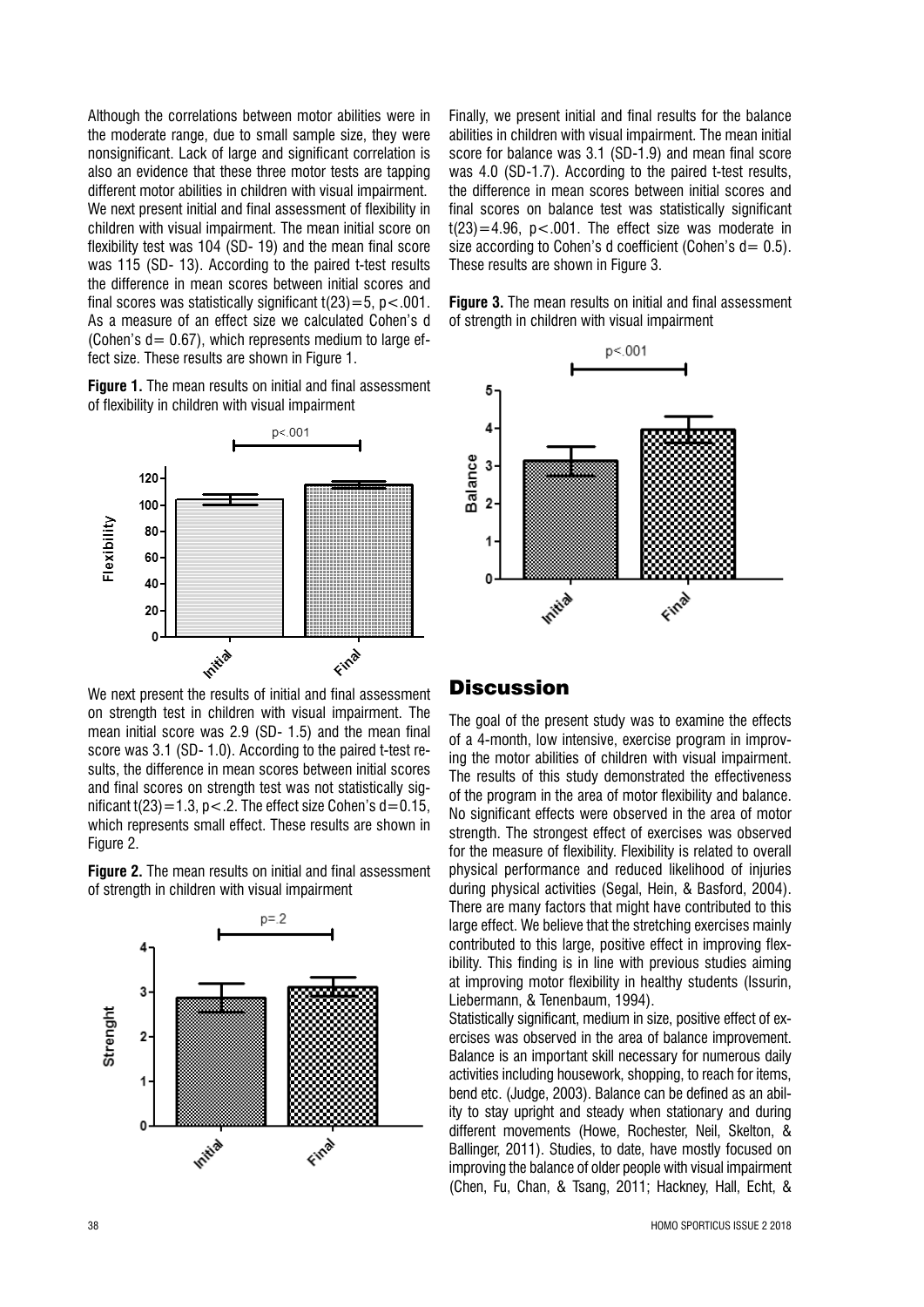Wolf, 2013). However, children with visual impairment have higher risk of falling due to deficits in balance (Jazi, Purrajabi, Movahedi, & Jalali, 2012). In addition to this, children with visual impairment have large deficits in static balance in compariosom with their typically developing peers (Houwen, Visscher, Lemmink, & Hartman, 2008). Thus, the importance of the training exercises for better balance control. Our exercise protocol proved to be beneficial in significantly improving the balance in children with visual impairment.

Lastly, our training protocol did not significantly (statistically and clinically) improve the motor strength in participating children. Although the children did improve from pre-test to post-test measurement, this improvement was negligible. Although, this finding was unexpected, there are several possible explanations. One of the first explanations is from the American Association of Pediatrics, which points to limited capability of children to increase their muscular strength (APA, 1983). However, subsequent research pointed that adequate training can have positive effects in improving the muscular strength and muscular endurance in children (Faigenbaum, Westcott, Loud, & Long, 1999). As the focus of our exercise protocol was not on muscular strength per se, it might be the case that the exercises we employed were not tapping, to the large extent, the area of muscular strength. Lastly, it is possible that due to small sample size, the significant effects were not discovered. All these potential explanations seem equally likely.

Given the fact that motor abilities are susceptible to training and can be improved significantly, the importance of greater involvement in sports and physical activities seem warranted. People with disabilities in general are not involved in the sport and physical activities as much as their peers without disabilities. Next we offer some suggestions on how to increase the participation in sports of people with visual impairments. First, there need to be more awareness campaigns on the benefits of sport. These campaigns need to be directed to both, adolescents with visual impairment and to their parents. Early participation in sports is a good predictor of life-long pursuit of sport activities. Lastly, we will mention the importance of physical pre-service teacher education as an important activity in improving the attitudes of future professionals who will work with children with disabilities. This education needs to be a part of their curricula through the subject of Special education. It should cover basic information on different disability categories and the specific, evidence-based methods, of implementing physical education classes with these exceptional children.

As already mentioned, motor abilities are related to many everyday activities and to the general quality of life. People with disabilities tend to have a lower quality of life compared to general population. However, self-reported quality of life of people with visual impairment tends to be higher than that in other disability categories (Memisevic, Hadzic, Ibralic-Biscevic, & Mujkanovic, 2017). This is probably moderated by the factors such as employment status, as more people with sensory impairments are employed in comparison with people with other forms of disability.

Let us lastly point to some limitations of the present study. First, the sample size was relatively small, so some effects might be sample-specific and perhaps some effects were not discovered such as in the case of muscular strength. Secondly, it would be beneficial if we made several measurements during the implementation of the exercise protocol (not just pre - post measurements). Lastly, we future studies need to incorporate many more measures of the abilities tapping flexibility, strength and balance, as well as other measures such as endurance and fine motor abilities.

#### **References**

American Academy of Pediatrics. (1983). Weight training and weight lifting: Information for the pediatrician. The Physician and Sports Medicine, 11(3), 157-161.

Chen, E. W., Fu, A. S., Chan, K. M., & Tsang, W. W. (2011). The effects of Tai Chi on the balance control of elderly persons with visual impairment: a randomised clinical trial. Age and ageing, 41(2), 254-259.

Dewey, D., & Tupper, D. E. (Eds.). (2004). Developmental motor disorders: A neuropsychological perspective. Guilford Press.

Faigenbaum, A. D., Westcott, W. L., Loud, R. L., & Long, C. (1999). The effects of different resistance training protocols on muscular strength and endurance development in children. Pediatrics. 104(1). e5-e5.

Gilbert, C. E., Anderton, L., Dandona, L., & Foster, A. (1999). Prevalence of visual impairment in children: a review of available data. Ophthalmic epidemiology, 6(1), 73-82.

Hackney, M. E., Hall, C. D., Echt, K. V., & Wolf, S. L. (2013). Dancing for balance: feasibility and efficacy in oldest-old adults with visual impairment. Nursing research, 62(2), 138-143.

Haddad, M. A. O., Sei, M., Sampaio, M. W., & Kara-José, N. (2007). Causes of visual impairment in children: a study of 3,210 cases. Journal of pediatric ophthalmology and strabismus, 44(4), 232-240.

Haegele, J. A., & Porretta, D. L. (2015). Physical activity and school-age individuals with visual impairments: A literature review. Adapted Physical Activity Quarterly, 32, 68-82.

Houwen, S., Visscher, C., Hartman, E., & Lemmink, K. A. (2007). Gross motor skills and sports participation of children with visual impairments. Research Quarterly for Exercise and Sport, 78(2), 16-23.

Houwen, S., Visscher, C., Lemmink, K. A. P. M., & Hartman. E. (2008). Motor skill performance of school-age children with visual impairments. Developmental Medicine & Child Neuroloav, 50(2), 139-145.

Howe, T. E., Rochester, L., Neil, F., Skelton, D. A., & Ballinger. C. (2011). Exercise for improving balance in older people. Cochrane database of systematic reviews, (11).